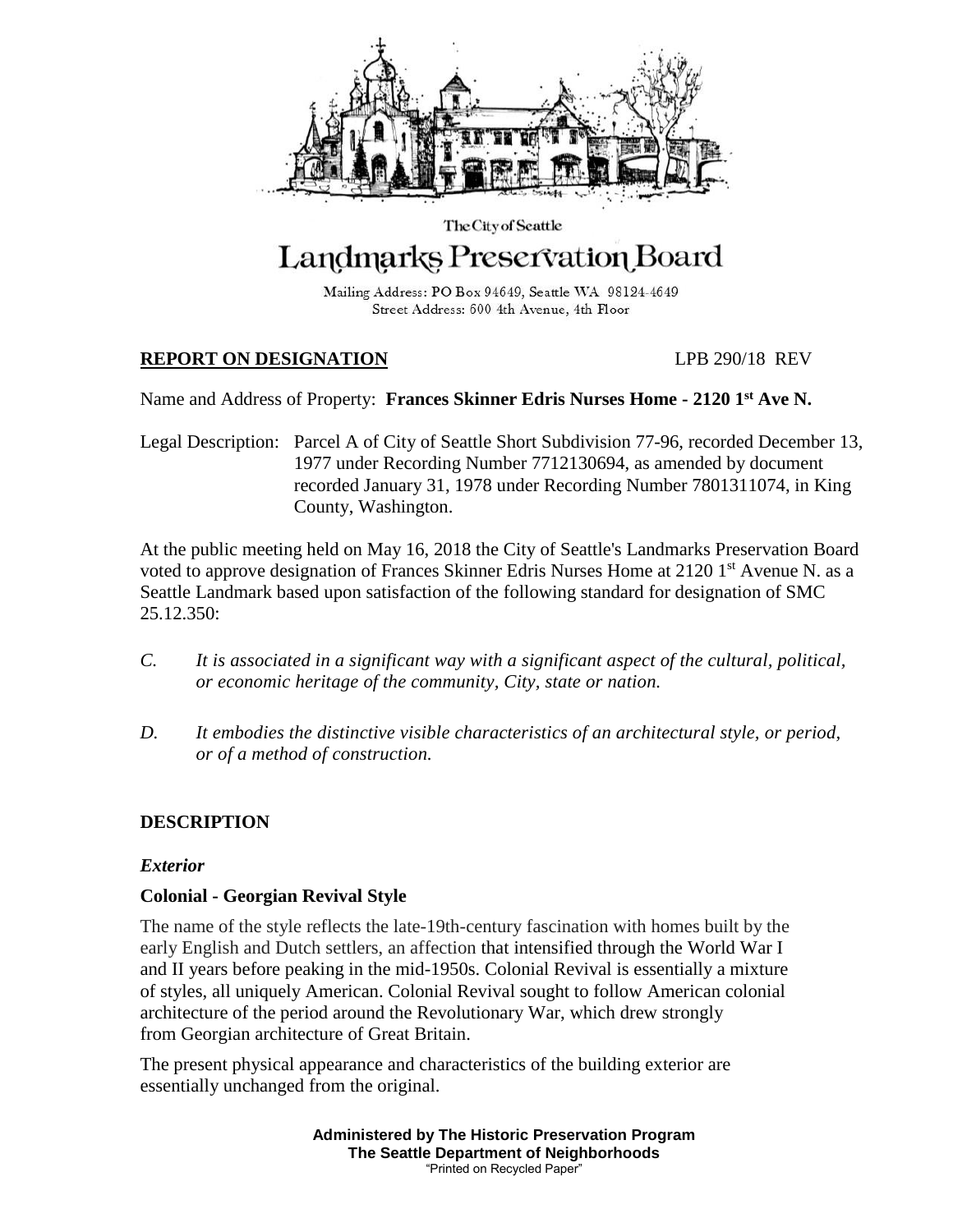The rectangular building is concrete frame construction with mostly red brick cladding; and with some stucco and tan-colored terracotta accents. The cornice is of terracotta in a leaf pattern with a twisted band below. A second terracotta course runs between the second and third stories, with an egg-and-tongue pattern and a twisted band below. The entry is toward the north end of the west façade, with a flat-roofed concrete porch approached by several steps from the north side. The porch roof is supported by two groups of turned wood posts and thin square columns with capitols. The door itself is oak with leaded glass and is flanked by eight-light sidelights. Most windows are six-over-six with double-hung wood sash; a group of four windows is just north of the entry on the first and second floors feature turned wood trim.

The roof is hipped and clay-tiled. From the north end of the roof, there are two intact brick chimneys serving the extant wood-burning fireplaces on the floors below. Also present are some cupolas or other vents, possibly covered with weathered copper. The outside edge of the roof is lined with copper gutters leading to scuppers, collector boxes and rain leaders, all of which may be the originals, if only in form and location based on the original elevations. These need some repair and/or cleaning based on water leaking from them onto the adjacent masonry.

To the south of the front entry on the west façade is a three-sided bay on the first and second stories which is clad with stucco and has three six-over-six windows on each floor. Between the windows are turned mullions, similar to the turned pieces at the entry. The rear (east) side has another entry porch with a shed roof supported by two pairs of square columns. The north elevation, on Boston Street, has a narrow drive down to a garage door opening to the daylight basement, now used as a secondary entry. Windows on the rear and both end elevations are primarily six-over-six, with turned mullions on the first floor. The daylight basement level is clad with stucco and also has six-over-six windows.

#### **Interior**

The building is four levels: a basement with 3 floors above. From what's legible on the old plans (attached), the original floor layout intended a gracious environment for the young nurses who were to reside there. In the north part of the daylight basement was a garage and a large area for receiving new arrivals and staging departures and supplies. The basement also included a large kitchen, laundry, meeting (dining?) rooms and big storage rooms.

The main floor featured a formal entry on the west side, with reception rooms on both sides of it. On the north end was a large "sitting room" with a big wood-burning fireplace (extant). The remainder of the main floor contains a hallway connecting 2 bathrooms with tub and showers and 8 individual sleeping rooms with closets. The main stairway, leading up across the hall from the main entry, featured a banister with turned wood styles (extant but painted over and damaged).

The  $2<sup>nd</sup>$  floor also had a sitting room with fireplace (extant), as well as 2 bathrooms with tub and showers and several individual sleeping rooms of various sizes.

The top  $(3<sup>rd</sup>)$  floor plan is a copy of the  $2<sup>nd</sup>$ , but with no sitting room.

It's difficult to discern from the old records or visual inspection what the original interior finishes were. The upper floors are now covered with direct glue-down commercial carpeting;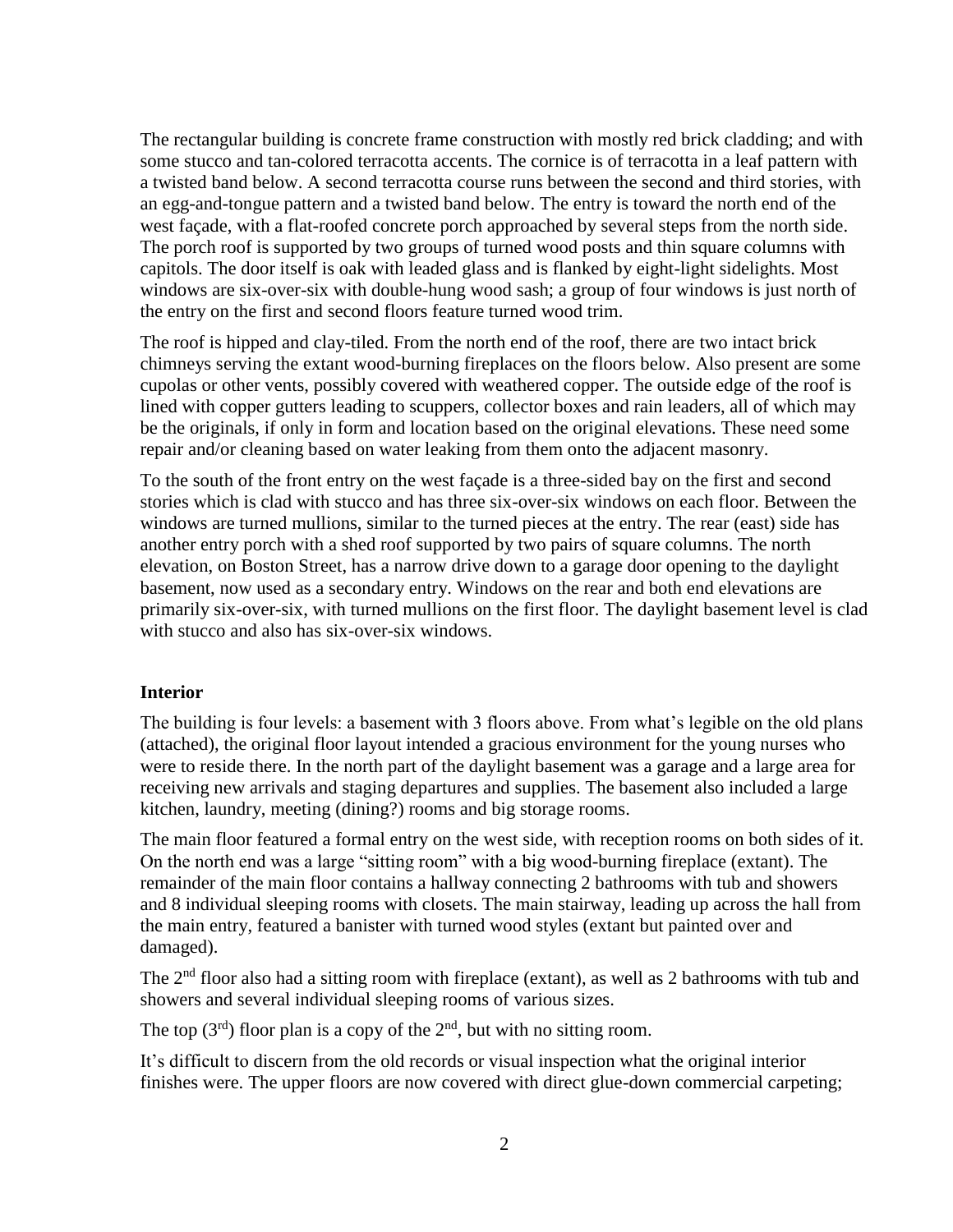but one small area where the carpet was pulled back revealed what may be fir or oak flooring beneath.

The present floor layouts are similar to the original layout in most respects. However, the various owners and occupants have made many floor plan and interior finish alterations and other modifications.

As can be seen in the 1968 Dept of Health plans:

The former reception room just south of the main floor entry was closed off from the entry with a reception wall/window; its south wall was removed and the 2 now-adjoining rooms turned into an office (Room #104 extant). One of the bathtubs in Room #110 was replaced with a urinal to make it a men's room. An interior demising wall was removed to make Room 108 an office. They also removed and added walls on the  $2<sup>nd</sup>$  floor to make an enlarged office #202, reducing the size of the sitting room (#200) to make an office there; and opened up a wall adjoining #200 and  $\#201$ . On the  $3<sup>rd</sup>$  floor, at least one closet was removed. Almost all spaces throughout the upper 3 floors were converted into offices or conference rooms; and some windows were changed. The bathrooms were ventilated, and some plumbing fixtures and cabinets added/replaced. No basement plan is available from that remodel. Also, it's unclear how any interior finish surfaces were repaired/modified at that time.

In the 1970 remodel plan by the Dept of Health, for the Queen Anne Family Planning Clinic, a portion of the basement was converted to a clinic with 2 exam rooms replacing the original kitchen and laundry. A wall was installed in the large room across the hall, creating a reception room and a conference room. Some windows there were altered, door transoms removed, a new drop ceiling, cabinets and carpeting installed - according to the plan.

The 1970's Seattle economy must have been rough. According to permit records, the building was vacant in the late 70's and used as a "haunted house" by the KJR Variety Club. The American Cancer Society applied for a permit on 4/3/78 to substantially remodel the building into their offices; and the permit was issued one month later.

Most changes made to the interior by the American Cancer Society can be best seen in the attached plans drawn for them by Bittman Sanders Hasson, Architects in 1977 and 1978 as follows:

# **Basement**

Walls were installed in the former storage rooms to make more, smaller rooms. There's now a mechanical room, a bathroom and a dumbwaiter serving a kitchen area where the family planning exam rooms used to be. Various code upgrades, including self-closures on doors.

# **Main Floor**

It appears that the interior doors may have been replaced – See Door Schedule. There is also a wall added where one was previously removed in the reception office.

# **Second &Third Floors**

Hard to tell what, if any, floor plan changes were made.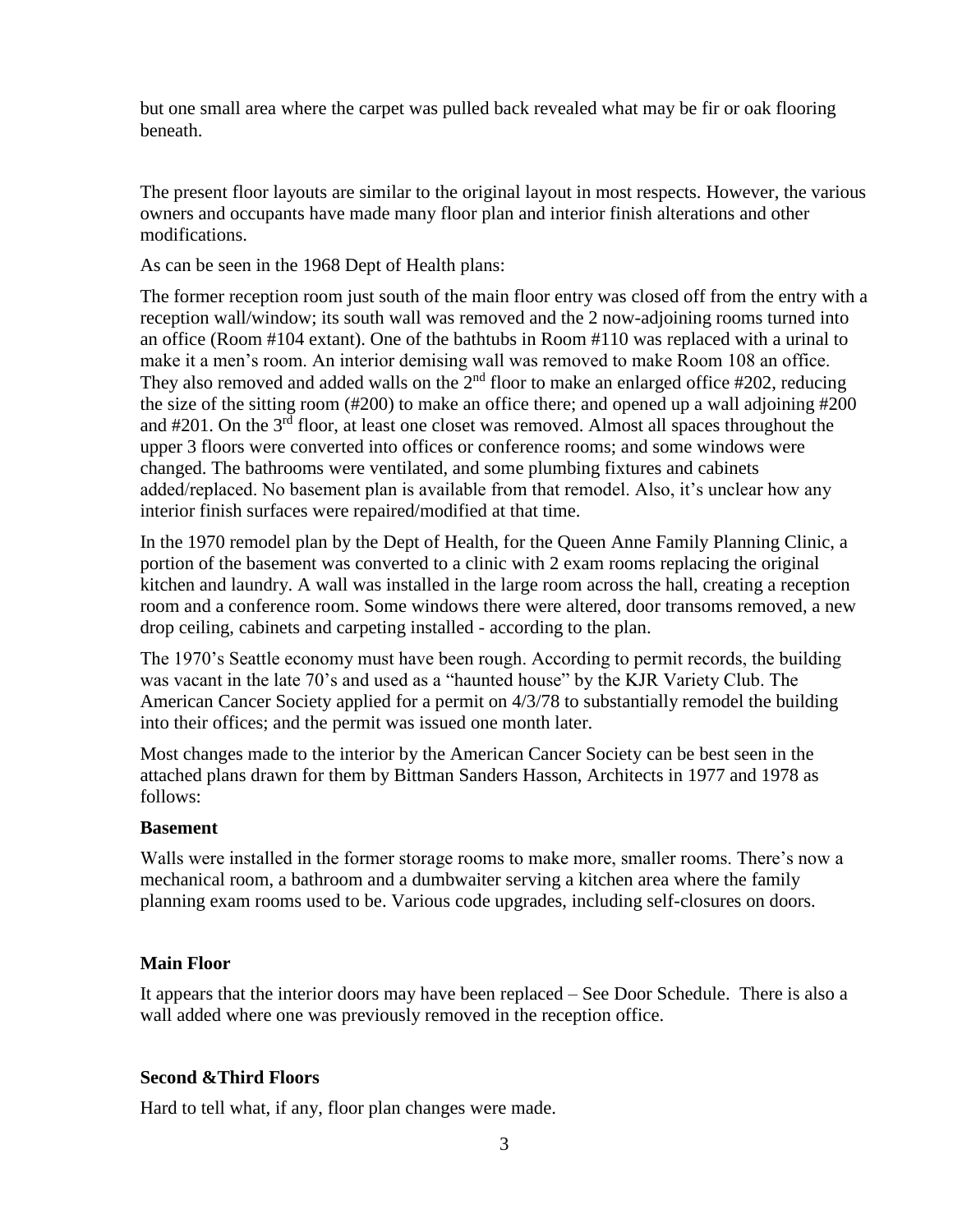It may have been at this time also that the extant acoustic ceilings were installed throughout the upper three floors of the building, attached to shallow frames against all ceilings. These acoustic frames are set inward of the walls, leaving about a one-foot border around them in the halls and all rooms. Through these borders, a gaggle of exposed electric cables are run - primarily in the hallways. See typical hallway photo attached.

Apart from the acoustic ceilings, the main floor ceiling height is 9' and all others are 8'.

The interior walls, which are painted plastered concrete or stucco over wood frame. All wood trim and doors are also painted over. See interior photos.

Interior doors are painted 3-panel wood, likely fir. Most office space doors include a small inoperable transom over them, which are either painted shut or boarded and painted over.

Almost all windows seem to be of the original wood frame, single pane, with the exception of some in the basement that were apparently replaced in the 1968 remodel plan. Also, according to the ACS, the window above the south side exterior door was recently replaced with a steel frame window after some water leakage.

Per an appraisal by Kidder Mathews of 11/28/17:

*"The interior finish is of average quality and condition. It consists of tile, commercial-grade carpet, painted drywall walls, and acoustic-panel ceilings. The basement is partially finished. The building is comprised of three floors of office space above a partially finished basement.* 

*The top three floors are each laid out with several private office suites, closets, breakrooms and restrooms flanking a central hallway. There are two stairwells at north and south-ends of the building. There are two restrooms on each office floor, with the top floor having a third."*

#### **Setting – Immediate Neighborhood**

The subject is located on the top of Queen Anne Hill, an affluent neighborhood and geographic feature in [Seattle,](https://en.wikipedia.org/wiki/Seattle) northwest of [downtown.](https://en.wikipedia.org/wiki/Downtown_Seattle) The neighborhood sits on the highest named hill in the city, with a maximum elevation of 456 feet (139 m). It covers an area of 7.3 square kilometers (2.8 sq. mi), and has a population of about 28,000.

The subject property stretches along the east side of  $1<sup>st</sup>$  Ave N, the full block between Boston and Crockett Streets. It's one block east of the main commercial strip, Queen Anne Ave North. The area around Queen Anne Ave and Boston Street is the center of a small commercial business district populated by 1 to 4-story retail and mixed-use retail/office or retail/residential buildings, mostly serving the Queen Anne neighborhood. The largest of these is the Safeway store and parking lot immediately west across  $1<sup>st</sup>$  Ave N from the subject.

To the SW on Queen Anne Avenue is a large 4-story mixed-use building anchored by Trader Joe's, a bank and other retailers. On both sides of Boston Street, between the subject and Queen Anne Avenue are other 1 and 2-story commercial buildings, including one at 2-10 Boston St of some historical note.

The zoning of the nearby area is a mixture of commercial (NC2-40), low-rise multifamily (LR2) and single family. The subject, the adjacent Queen Anne Manor retirement home east of it, and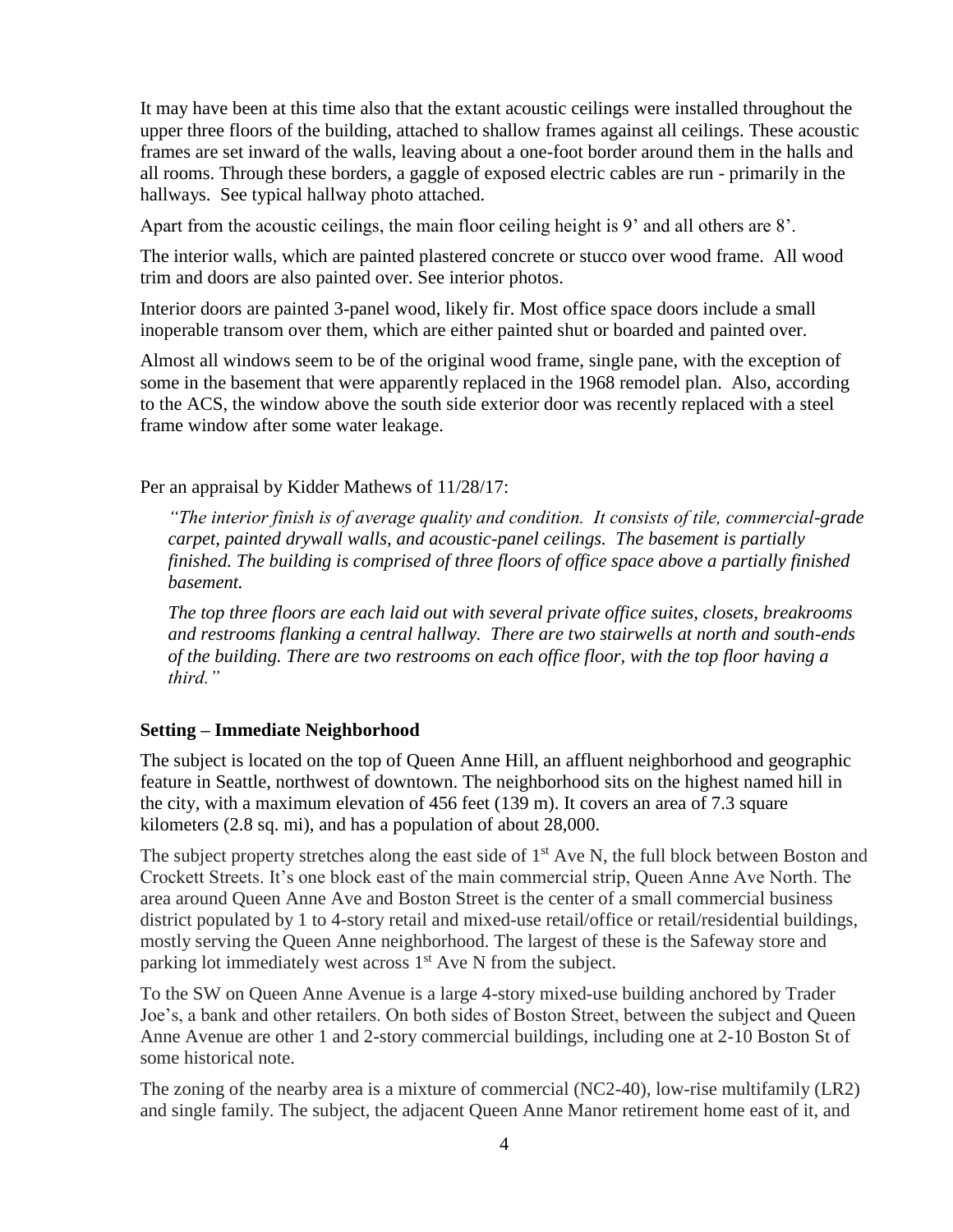those properties on both sides of Boston Street to the north are all zoned LR2. To the south, across Crockett Street, east of 1<sup>st</sup> Ave N is zoned single family residential. To the west, all zoning across  $1<sup>st</sup>$  Ave N is NC2-40'.

The development in these zones generally reflect the current zoning code. The single-family homes to the south, across Crockett street from the subject, are typical well-maintained Queen Anne craftsman bungalows built around 1905-1907. The buildings adjacent, east of the subject comprise the former historic Children's Orthopedic Hospital, now the Queen Anne Manor retirement home, and range from 1 to 5 stories. To the north is Boston Street, and across Boston Street is a boxy, flat-roofed, 3-story 1959 apartment building designed in the style of the time. Directly in front of the subject, across  $1<sup>st</sup>$  Ave N to the west, is the Safeway grocery store and its large surface parking lots.

The aerial and street-level photos provide a clear perspective of the current immediate surroundings of the subject.

#### **SIGNIFICANCE**

#### **Neighborhood History**

The top of Queen Anne Hill was slow to develop, with some of the first residences being located around 1889-1890 about 8 blocks south of the subject on 1<sup>st</sup> Ave N, near Galer Street. Please see photo of these early homes and an aerial of them attached. Upper Queen Anne developed quickly after that.

The hill became a popular spot for the city's early economic and cultural elite to build their mansions, and the name derives from the [architectural style](https://en.wikipedia.org/wiki/Queen_Anne_style_architecture_in_the_United_States) typical of architecture popular in the 1880s; but the hill's steep slopes made it one of the last neighborhoods in Seattle to be completely developed.

The hill that came to be known as Queen Anne was formed by the Vashon Glacier more than 13,500 years ago. The hill was almost surrounded by water, Smith's Cove and Salmon Bay and the marsh that connected them on the west, Lake Union on the east, and a creek that connected Lake Union and Salmon Bay to the north. Native Americans of the Shilshole, Duwamish, and Suquamish tribes camped around the base of the hill to gather fish and shellfish, and to hunt. When settlers from the United States arrived on Puget Sound, the Duwamish lived in permanent settlements of cedar long houses south of the hill at what became downtown Seattle. The Shilshole lived on the north side of Salmon Bay. A meadow south of the hill was called baba'kwob or prairies. It stretched between Lake Union and Elliott Bay and the tribes trapped ducks flying between Lake Union and Elliott Bay in nets.

#### **Newcomers**

In 1851, members of the Arthur A. Denny (1822-1899) Party arrived and began filing claims to the land. David Denny (1822-1899) liked the meadow (the alternative was dense forest) and he claimed 320 acres there. The newcomers called the area Potlach Meadows because the Duwamish gathered there for tribal festivals. On January 23, 1853, a famous Seattle honeymoon, that of David and Louisa (1827-1918) Denny, was spent on this land. The claim was bounded by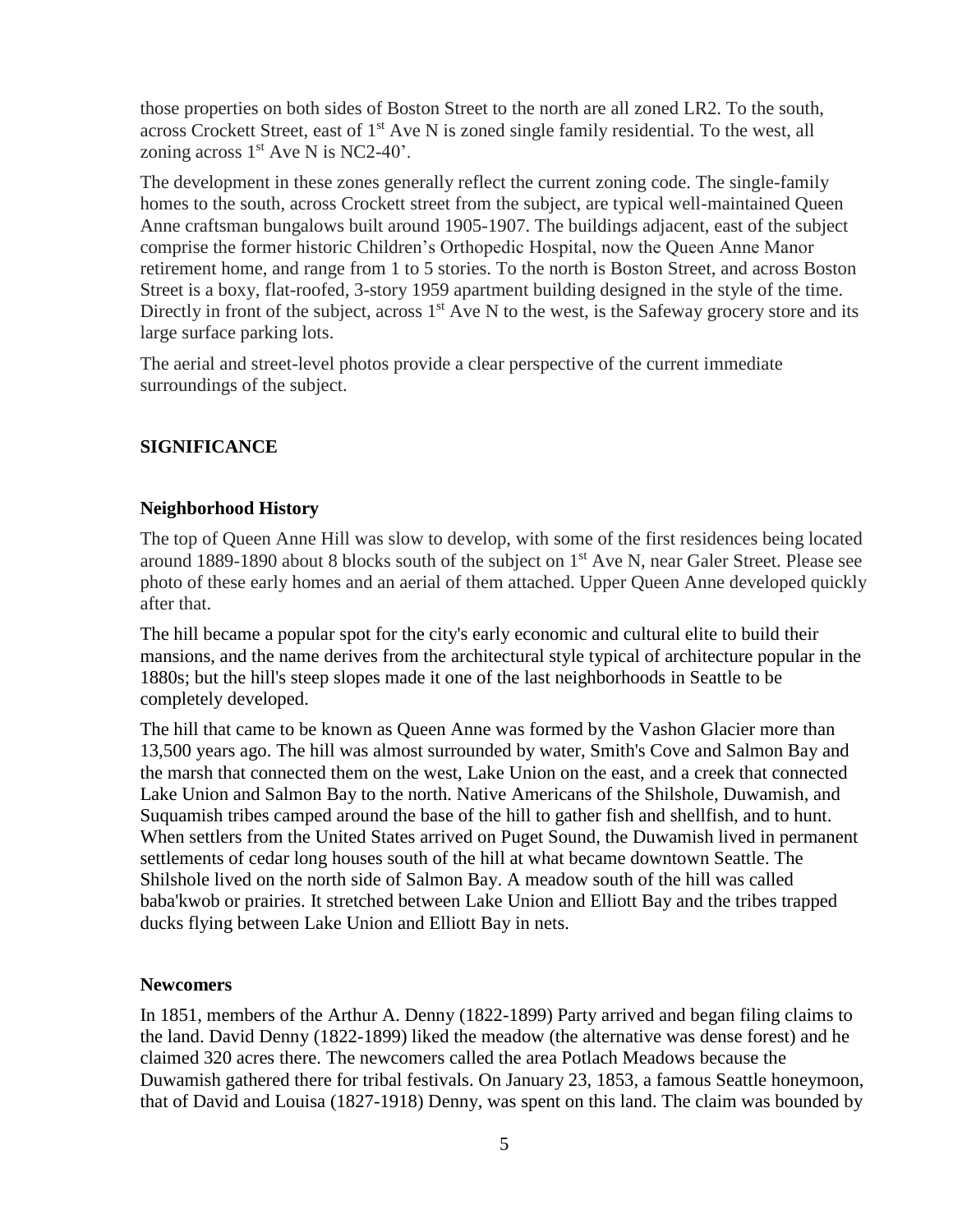Lake Union and Elliott Bay and what would become Depot Street (Denny Way) and Mercer Street.

# **Eden Hill**

Settlement of "Eden Hill", as Queen Anne hill was then known, began around the base. Thomas Mercer (1813-1898) settled just north of the Denny claim next to Lake Union. Dr. Henry Smith (1830-1915) staked out the cove on the west that would bear his name. John Ross picked the area on the north along The Outlet, the shallow creek that connected Lake Union to Salmon Bay. Edmund Carr chose the northwest corner, on the south side of Salmon Bay.

Eden Hill was slow to develop. The thick forest and steep slopes discouraged settlers who needed flat, open land on which to build their farms. Loggers found plenty of tall timber elsewhere where geography was more cooperative. A military road cut through the forest in the 1860s followed a Native American trail on the east side of the hill that would later become Dexter Avenue. In 1872, David Denny subdivided 500 acres into building lots, but these were slow to sell. He even offered a two-for-one deal if the buyer immediately erected a house. The hurricane of March 1875 helped settlement by knocking down thousands of trees, but some houses and barns went as well. George Kinnear (1839-1912) moved to Seattle from Illinois in 1878 and launched the transformation of Eden Hill into a residential district.

Beginning in 1902, electric street car lines reached to the top of the hill along Queen Anne Avenue and up the easy grades of 5th Avenue N and 10th Avenue W. The 18 percent grade of Queen Anne Avenue was equipped with a system of counterweights built under the street to pull cars up and slow them down the hill. The grade up Queen Anne became known as The Counterbalance. These routes made possible the development of the top of the hill and homes and businesses soon followed. During the first decade of the twentieth century, many fine homes were built on the south side of the hill to take in views of Mount Rainier, Elliott Bay, and the growing city.

# **Seattle Children's Orthopedic Hospital**

The Queen Anne Manor, adjacent to the subject on the east**,** was the former home of the historic Seattle Children's Orthopedic Hospital, the "COH", built originally in 1907 by the Women's Hospital Association to provide medical care to children regardless of their ability to pay. They first opened a ward at Seattle General Hospital on First Hill, but in 1908 they opened the Fresh Air Cottage on this block. They sought a Queen Anne site because it was among the highest points in the city and thus was felt to have the healthiest air. A three-story, 27-bed hospital was built in 1911, designed by Somervell and Cote. A fourth floor was added in 1921, expanding capacity to 78 beds. In 1928 the entire facility was re-designed by A. H. Albertson, with a new wing with glazed terra cotta tile and an arched entrance portico on Warren Avenue North. The original Fresh Air Cottage was razed at this time.

Per the book, "Hope on the Hill" by Walt Crowley and David Wilma: "In the spring of 1898, a 5-year-old Seattle boy named Willis Clise suffered and eventually died of what was called "inflammatory rheumatism." There was no treatment, and no doctor west of Philadelphia who specialized in childhood ailments. Willis's mother, Anna Clise, embarked on a mission to create an association dedicated to providing surgical and other hospital care to children, regardless of class, race, or ability to pay.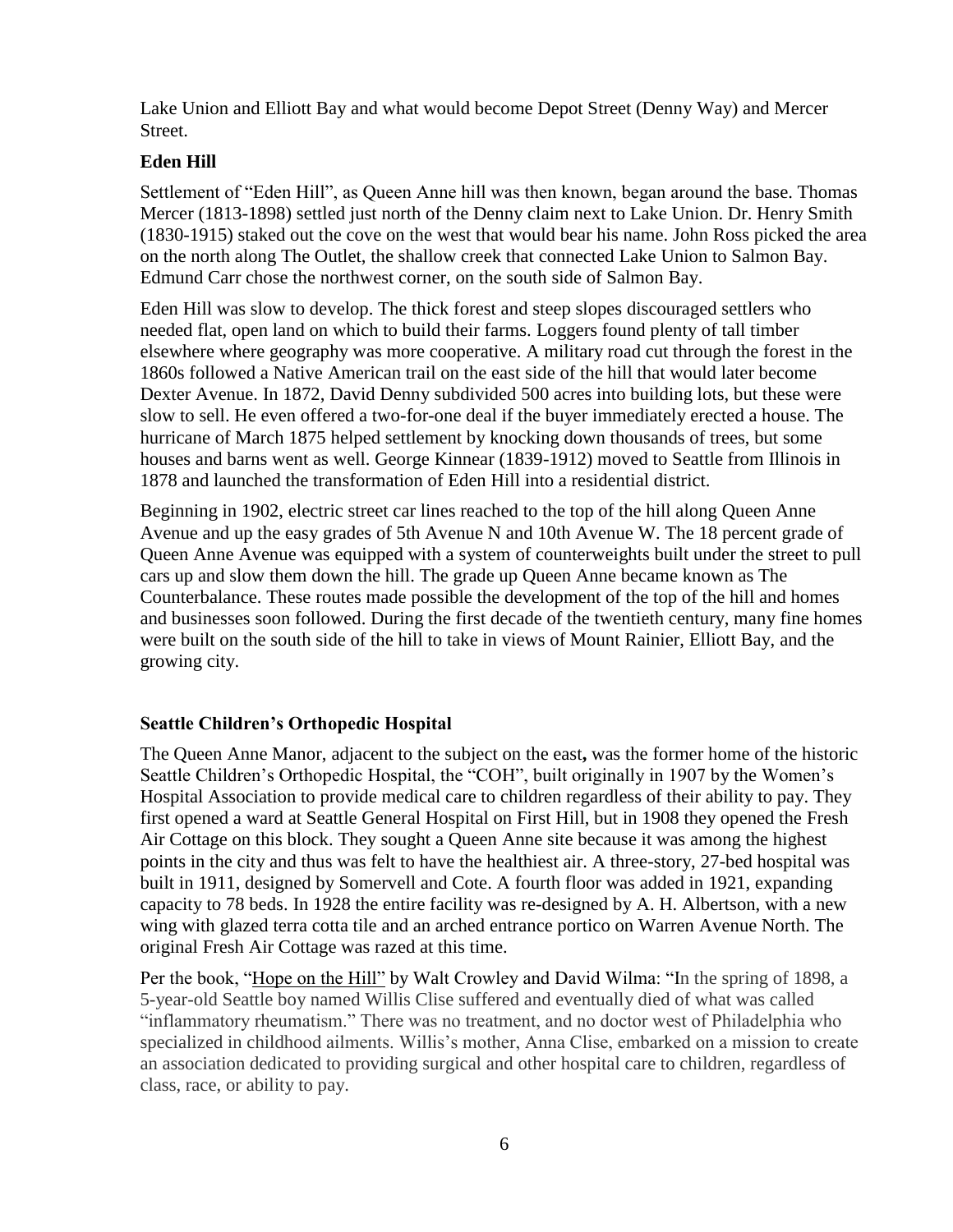She organized a board of like-minded Seattle women and in 1908 opened an eight-bed treatment and recovery facility. Today Seattle Children's is a regional medical center, a leader in pediatric medicine research, and is consistently ranked among the top 10 children's hospitals in the nation."

Per the Seattle Children's Hospitals history website: "The COH and the guilds to fund it were initially started by Wisconsin-born Anna Herr Clise. Her husband James W. Clise and their newborn daughter Ruth arrive in Seattle on June 7, 1889, after James's sister urges the family to leave their home and prosperous real-estate business in Colorado and join her in Seattle. The family establishes a new home at the foot of Queen Anne Hill, just 38 years after the 24-member Denny Party – Seattle's original settlers – landed on the beach at Alki Point in 1851. James quickly becomes one of Seattle's leading real-estate developers and financiers. By 1893, Anna and James have added two more children – both boys – to Seattle's swelling population of 43,000.

Just as hordes of gold prospectors flood Seattle for provisions on their way to the Yukon Territory, tragedy strikes the Clise family when their youngest son, 6-year-old Willis, becomes seriously ill. For all their money and connections, Anna and James are powerless to help Willis, and he succumbs to untreatable inflammatory rheumatism (acute swelling of the body's joints) on March 19, 1898. At the time of Willis's death, the closest children's hospital is in San Francisco; however, the most advanced treatments for children are at Children's Hospital of Philadelphia, some 2,800 miles away. Eight years after Willis' death, Anna and James escort their 17-year-old daughter Ruth to Miss Baldwin's Finishing School outside Philadelphia. It is late summer 1906.

In Philadelphia, Anna's cousin, Dr. John Musser, who had established a ward for crippled children at Children's Hospital of Philadelphia, gives her a tour of the hospital – the first institution in the United States dedicated to pediatric medicine. In Syracuse, Anna gets a tour of the Hospital for Women and Children, an organization founded by a group of the city's leading women to treat female and childhood ailments and to train nurses.

On the week-long railroad journey back to Seattle, Anna reflects on Willis's painful illness and dreams of starting an organization – like those she toured on the East Coast – to treat sick and crippled children in Seattle. On January 4, 1907, six months after her trip to Philadelphia, Anna gathers 16 of her friends – a Who's Who of the city's leading women – to discuss the lack of treatment options for children in local hospitals. The women – almost all mothers – agree to form an association to provide surgical care for children with orthopedic disorders regardless of patients' race, religion or gender. Each of the original members agrees to pay an annual membership fee of \$10; each also antes up an additional \$10 to launch the treasury.

Since Seattle's poor have no money, the women decide that all children will receive care regardless of the family's ability to pay. They agree that support for the hospital will have to come from the community. On January 11, 1907, Anna Clise files the articles of incorporation for the Children's Orthopedic Hospital Association. This institution becomes the first pediatric facility in the Northwest and the third on the West Coast."

In 1947, the COH became affiliated with the new University of Washington medical school. All the pediatric functions moved to a new facility on Sand Point Way NE in 1953 and evolved there into the now-renown Seattle Children's Hospital.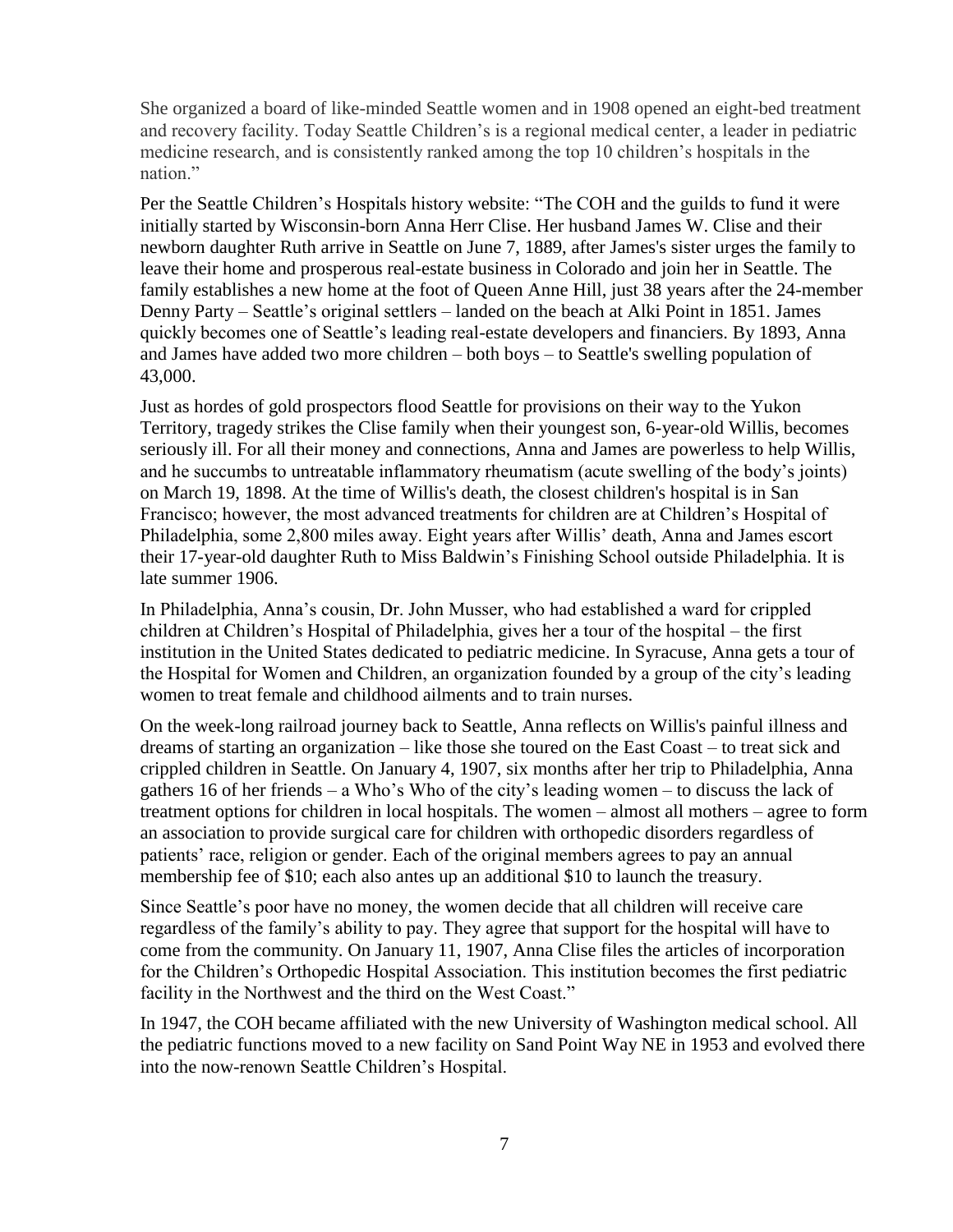The old hospital building on Queen Anne was then purchased by King County and served as a Health Department clinic; and was later converted to its current use as the Queen Anne Manor retirement home.

#### **Short History of Nursing**

"It is hard to believe that comparing two Queen Anne buildings constructed to house single women would involve European Renaissance history, the impact of the Protestant rebellion on the Catholic Church and the exploitation of women workers in American hospitals. The buildings are the 1924 Frances Skinner Edris Nursing Home at First Ave. N. and Boston St., adjacent to the original Queen Anne site of Children's Orthopedic Hospital; and the exquisite 1930 Saint Anne Convent at First Ave. W. and W. Comstock .

The historic link between the two buildings can be traced to the Reformation in the  $16<sup>th</sup>$  century and the spread of Protestantism in Europe. Before the advent of Protestantism, all the nurses in European hospitals were nuns in the Catholic Church. Where Protestants became predominant, Catholic institutions including schools, universities and hospitals were shut down or replaced. The priests, monks and nuns who served in them were dispersed. As Sister Joseph of the Sisters of Providence Order who founded the state's first hospital made clear, unlike  $16<sup>th</sup>$  c. Central Europe or England, there was a place in the United States for hospitals associated with the Catholic Church. By the  $20<sup>th</sup>$  c. in the United States, the women working as nurses in Protestantmanaged and secular hospitals were not unlike the nuns they had replaced, single and in need of training and housing. Most American hospitals built homes for the women they required to care for their patients. As with the original Seattle Children's Hospital.

Both the convent and the home for nurses stand as obsolete witnesses of discrimination against women. Like the nuns, the young women at Frances Skinner Edris Nursing Home lived sequestered lives in small rooms, with few recreational opportunities. Protected, so to speak, from the temptations of life in the city, they were on-call at all hours to meet patient needs and the demands of their male doctor bosses. They lived in stark contrast to the doctors and their families who occupied fine homes built in the 1920s, especially along Boston Str. and Fifth Ave. N." - Michael Herschensohn, PhD, Queen Anne Historical Society

In 2000, the City of Seattle began a systematic and comprehensive effort to survey and inventory historic resources in the City. To date, surveys and inventories of eight neighborhoods have been completed as well as neighborhood commercial districts and residential properties built prior to 1906. As part of that, the subject and 2 other buildings nearby have been identified as **"**appearing to meet the criteria of the National Register of Historic Places". One these is the Butterworth Building at 2-10 Boston Street; and another is the Queen Anne Manor, adjacent to the subject and mentioned above.

# **Frances Skinner Edris Nurses Home**

The survey states:

"This highly intact building was originally the nurses' home for Children's Orthopedic Hospital. At that time, most nurses were young single women, and hospitals customarily provided group housing for them. The initial nurses' home was the Fresh Air Cottage, the hospital's first structure, built in 1908. It was razed; and this building constructed in 1923.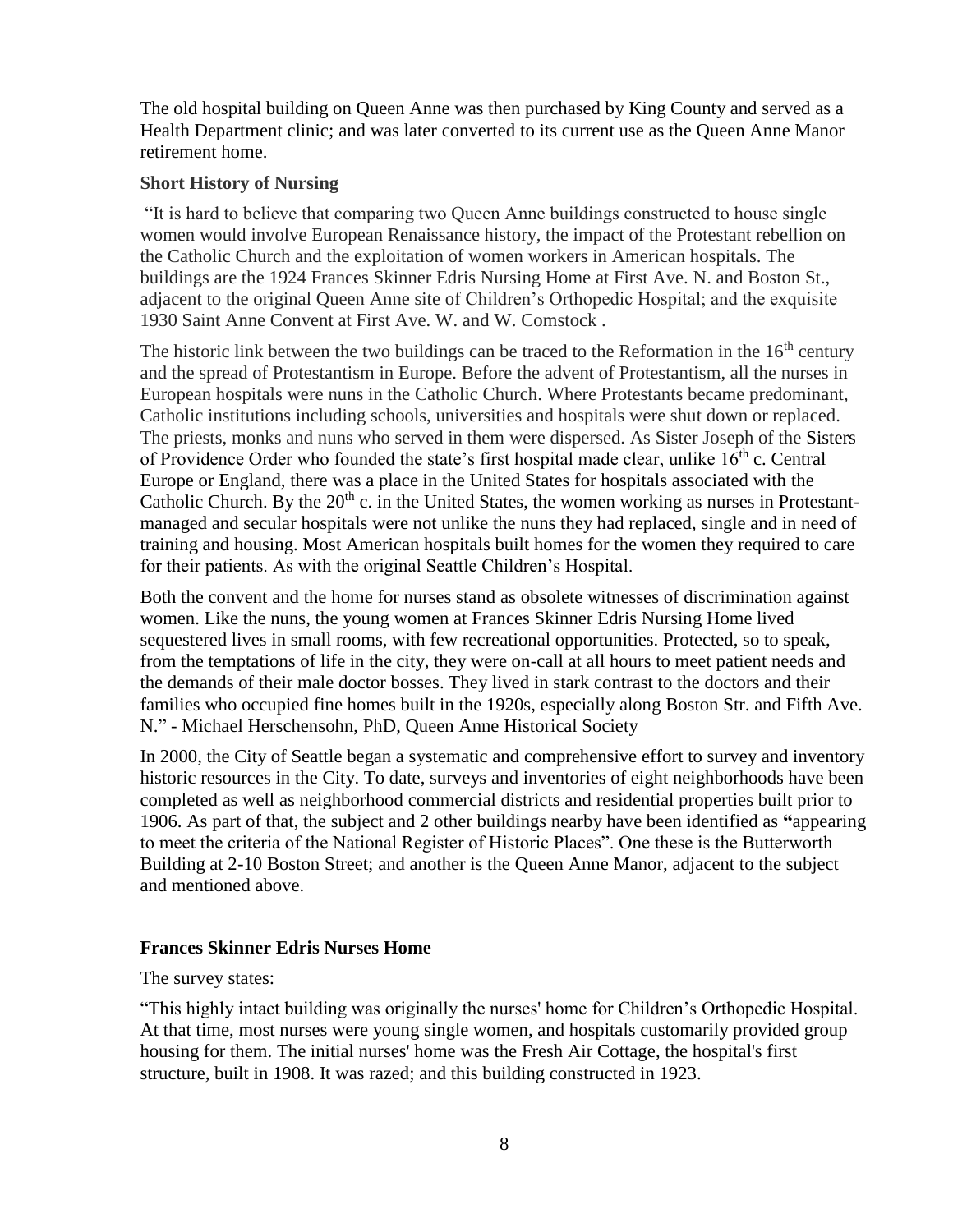It was purchased by King County following the hospital's move in 1952, and has been the home of the American Cancer Society since the 1980s. It is the most intact reminder of the early hospital, as the adjacent building has had extensive alterations.

Children's Orthopedic Hospital was founded in 1907 by the Women's Hospital Association to provide medical care to children regardless of their ability to pay. They first opened a ward at Seattle General Hospital on First Hill, but in 1908 they opened the Fresh Air Cottage on this block. They selected Queen Anne because it was among the highest points in the city and thus was felt to have the healthiest air. A three-story, 27 bed hospital was built in 1911, designed by Somervell and Cote. A fourth floor added in 1921 expanded capacity to 78 beds. In 1923, a new nurses' home, designed by A. H. Albertson, replaced the Fresh Air Cottage. In 1928 the entire facility was re-designed by Albertson, with a new wing with glazed terra cotta tile and an arched entrance portico on Warren Avenue North. In 1947 the hospital became affiliated with the new University of Washington medical school, and all the pediatric functions moved to a new facility on Sand Point Way NE in 1953. The building was purchased by King County and served as a Health Department clinic.

According to the DON Historic Inventory <the suggestion of a morgue is perhaps incorrectly conflated with the Queen Anne Manor next door>: "In 1968 the clinic closed, and the building was used for county offices and the morgue until being turned into a retirement home." This appears in conflict with the 1968 remodeling plans filed by the "Department of Health" wherein some windows were altered; and some interior wall were removed and others added; and then again in 1970 for the Queen Anne Family Planning Clinic. See details in the Dept. of Health plans attached.

Per the book, "A Place for Children": "Two major gifts also made possible the Frances Skinner Edris Nurses Home in 1922: One was another donation from Mrs. D. E. Skinner; the second from Mrs. C. D. Stimson. It was then named in memory of Skinner's daughter, Trustee Frances Skinner Edris."

Francis Skinner Edris was the mother of Jeannette Katherine Rockefeller, who married Winthrop Aldrich Rockefeller, son of John D. Rockefeller. Winthrop was also married to Barbara 'Bobo' Sears, ex of Richard Sears II.

Per seattlechildrens.org/about/history: "COH Trustee Frances Skinner Edris, the daughter of Trustee Jeanette Skinner and William Edris, passed away 24 hours after giving birth to a daughter. Stunned trustees and community members donate generously in her memory, and in 1924, the Frances Edris Nurses' Home opens on hospital property with room for 40 nurses."

#### **The Fresh Air House**

Per HistoryLink.org: "On June 1, 1908, the Children's Orthopedic Hospital Association opens Fresh Air House on what is now the COH property. Sometimes called Fresh Air Cottage, the frame structure houses convalescing patients who have been operated on at Seattle General Hospital. There is room for 12 patients and a matron. In 1911, a three-story hospital will open next to the cottage.

Hospital Trustee Maude Parsons is credited with locating the property on Queen Anne Hill. As a member of the Association's Building and Grounds Committee, she traveled by streetcar all over Seattle searching out likely properties for a hospital to serve crippled children. At the suggestion of another trustee, Parsons climbed the stairs of the water tower on Queen Anne Hill where she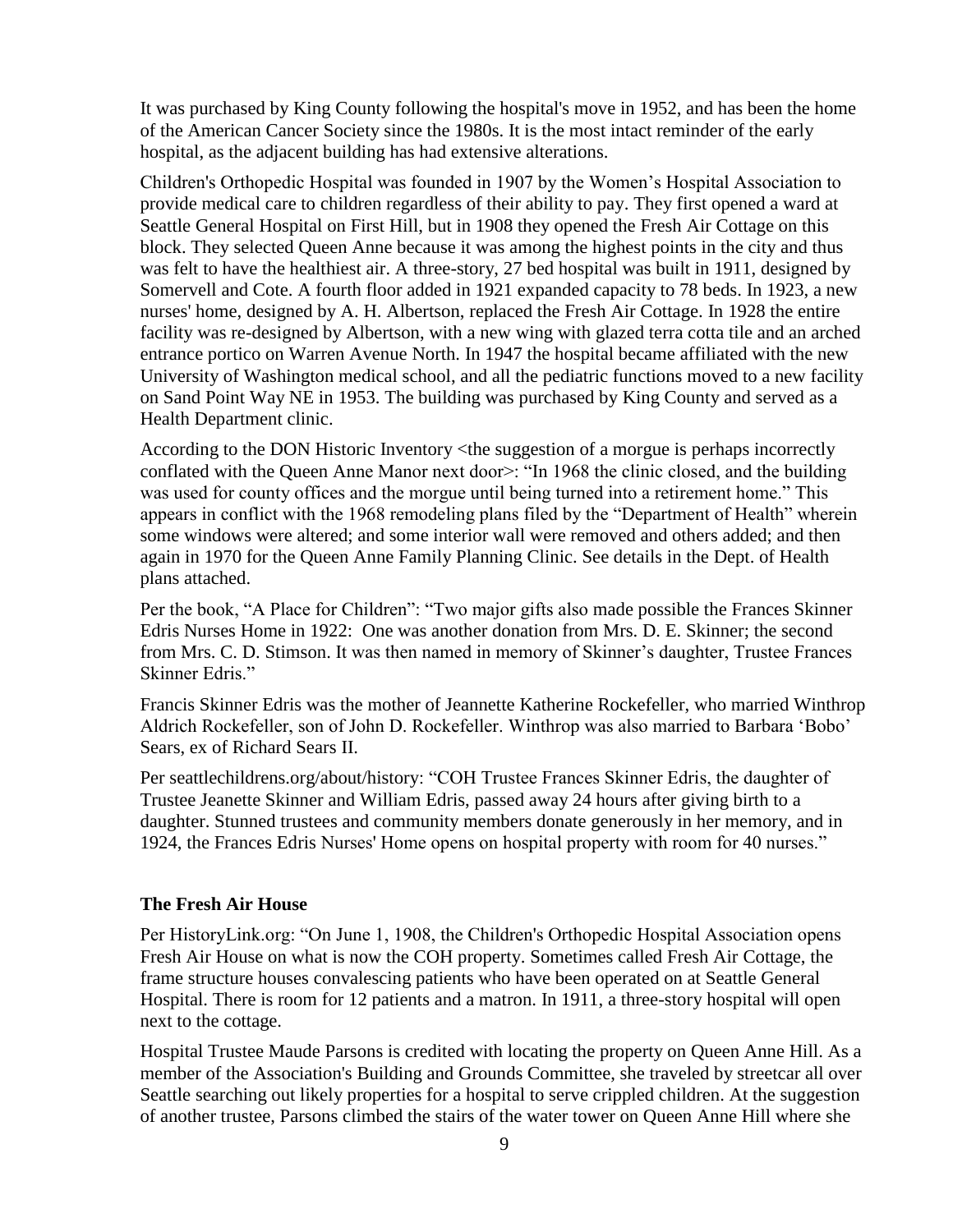could see the neighborhood. She spotted three vacant lots on Warren Avenue between Boston and Crockett. The location was ideal, being on streetcar lines and distant from the noise and pollution of downtown.

The trustees bought the lots for \$5,500. Parsons entered into a contract with the board to build the cottage. Not all the neighbors were thrilled with the new institution and they combined to block the building permit before the Board of Public Works and the City Council. Dr. James E. Crichton represented the neighbors and state, stating that "the institution would be an offense to the residents of the vicinity by reason of the nature of the cases it will receive" (CHRMC Archives). The neighbors suggested that the convalescing children be relegated to the "Pesthouse" on Beacon Hill where the County lodged contagious disease cases. Despite neighborhood opposition, the permits were approved.

The children were cared for by nurse Mabel Hardie. At the time, crippled children were often kept out of school because of their disabilities. The trustees arranged for a teacher from the Seattle School Board to tutor patients. The trustees built a fence within the property line to allow planting of a hedge.

The hedge was to serve as "a screen for the children against any person who might be offended by the sight of them" (Minutes of the Board of Trustees, CHRMC) and would help keep out intruders. It also shielded children during construction of the new building. Fresh Air House served young patients until 1911, when a proper, three-story hospital opened on the same block."

#### **Architect A. H. Albertson (1872-1964)**

A.H. Albertson designed the subject Nurses' Home, and redesigned and expanded the COH building, was one of Seattle's most prominent architects. He received his architectural training at Columbia University and came to Seattle in 1907 as the representative of Howells & Stokes, a New York firm preparing a development plan for the Metropolitan Tract in downtown Seattle. He later worked with Joseph W. Wilson and Paul D. Richardson, a partnership that continued until 1939. Among Albertson's best-known works are the Northern Life (now Seattle) Tower (1927-29), the downtown YMCA (1929-31) and, on Capitol Hill, St. Joseph's Church (1929-30) and Cornish School (1920-21). Other work on Queen Anne includes the Mrs. Grant Smith residence at 619 W. Comstock Street (a designated landmark) and St. Anne's Convent. (1930). In 1939 Albertson joined the state office of the Federal Housing Administration, retiring as its chief architect in 1949. He died in 1964.